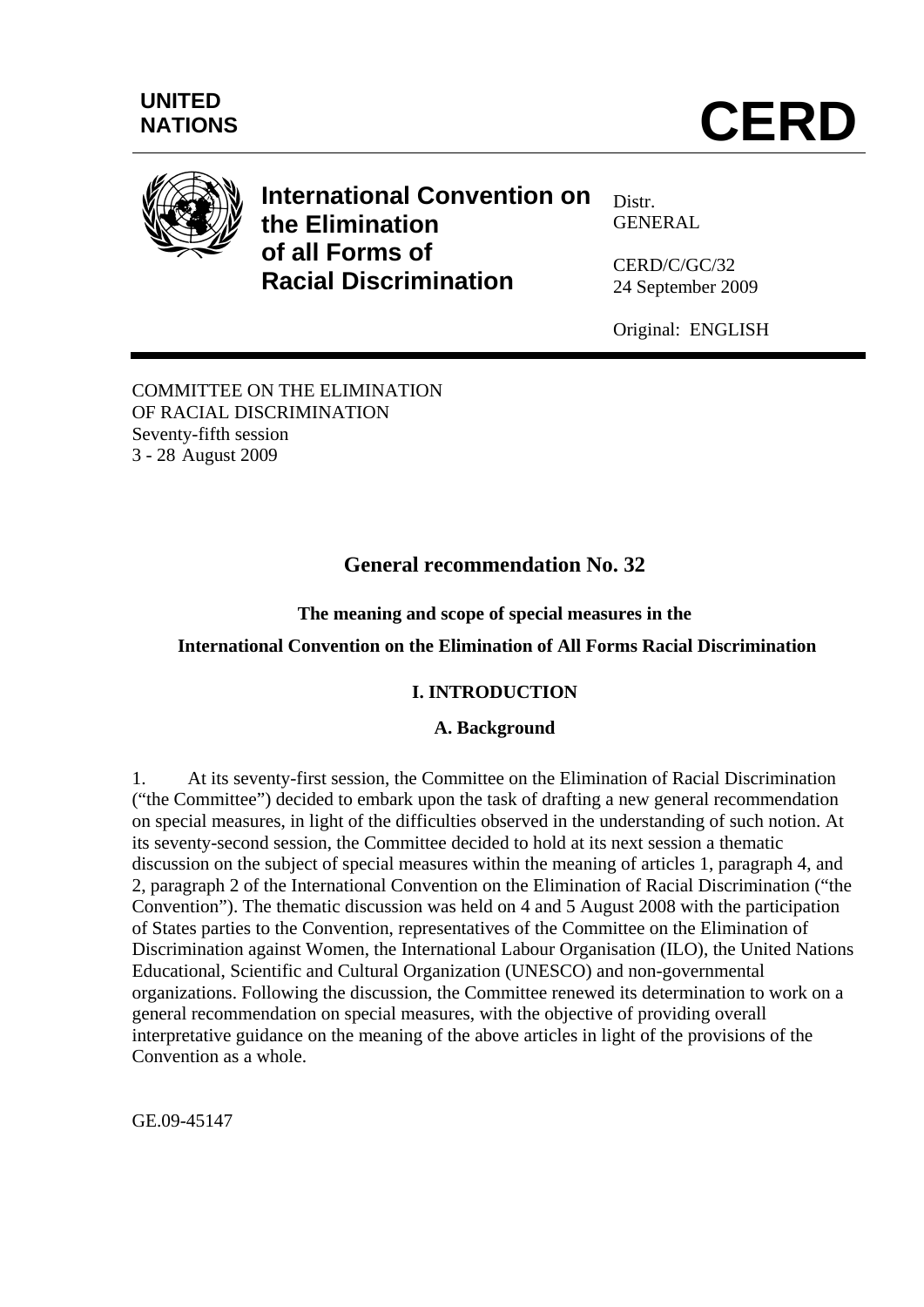### **B. Principal sources**

2. The general recommendation is based on the Committee's extensive repertoire of practice referring to special measures under the Convention. Committee practice includes the concluding observations on the reports of States parties to the Convention, communications under article 14, and earlier general recommendations, in particular general recommendation No. 8 (1990) on article [1](#page-1-0), paragraphs 1 and 4, of the Convention,  $\frac{1}{4}$  as well as general recommendation No. 27 (2000) on Discrimination against Roma and general recommendation No. 29 (2002) on article 1, paragraph 1, of the Convention (Descent), both of which make specific reference to special measures.<sup>[2](#page-1-1)</sup>

3. In drafting the recommendation, the Committee has also taken account of work on special measures completed under the aegis of other United Nations human rights bodies, notably the report by the Special Rapporteur of the Sub-Commission on the Promotion and Protection of Human Rights<sup>[3](#page-1-2)</sup> and general recommendation No. 25 (2004) of the Committee on the Elimination of Discrimination against Women on temporary special measures.<sup>[4](#page-1-3)</sup>

### **C. Purpose**

4. The purpose of the general recommendation is to provide, in the light of the Committee's experience, practical guidance on the meaning of special measures under the Convention in order to assist States parties in the discharge of their obligations under the Convention, including reporting obligations. Such guidance may be regarded as consolidating the wealth of Committee recommendations to States parties regarding special measures.

### **D. Methodology**

5. The Convention, as the Committee has observed on many occasions, is a living instrument that must be interpreted and applied taking into account the circumstances of contemporary society. This approach makes it imperative to read its text in a context-sensitive manner. The context for the present recommendation includes, in addition to the full text of the Convention including its title, preamble and operative articles, the range of universal human rights standards on the principles of non-discrimination and special measures. Context-sensitive interpretation also includes taking into account the particular circumstances of States parties without prejudice to the universal quality of the norms of the Convention. The nature of the Convention and the broad scope of its provisions imply that, while the conscientious application of Convention principles will produce variations in outcome among States parties, such variations must be fully justifiable in the light of the principles of the Convention.

1

<span id="page-1-0"></span><sup>1</sup> <sup>1</sup> Official Records of the General Assembly, Forty-fifth Session, Supplement No. 18 (A/45/18), chap. VII. <sup>2</sup>

<span id="page-1-1"></span>Ibid., *Fifty-fifth Session, Supplement No. 18* (A/55/18), annex V. sect. C.; and *Fifty-seventh Session, Supplement No. 18* (A/57/18), chap. XI, sect. F.

<span id="page-1-2"></span> <sup>&</sup>quot;The Concept and Practice of Affirmative Action", Final report submitted by Mr. Marc Bossuyt, Special Rapporteur, in accordance with Sub-Commission resolution 1998/5 (E/CN.4/Sub.2/2002/21).

<span id="page-1-3"></span>*Official Records of the General Assembly, Fifty-ninth Session, Supplement No. 38* (A/59/38), annex I.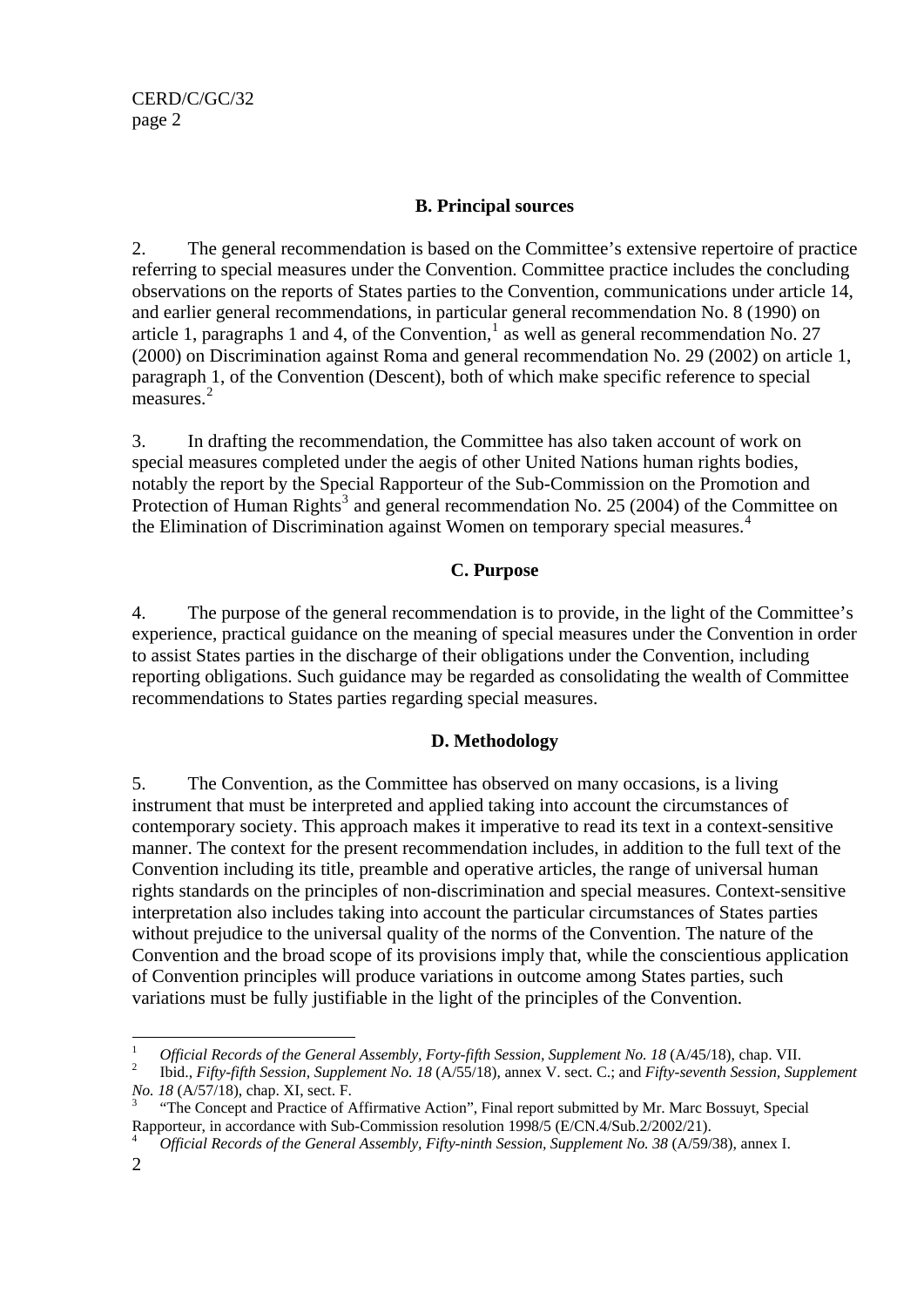#### **II. EQUALITY AND NON-DISCRIMINATION AS THE BASIS OF SPECIAL MEASURES**

#### **A. Formal and de facto equality**

6. The Convention is based on the principles of the dignity and equality of all human beings. The principle of equality underpinned by the Convention combines formal equality before the law with equal protection of the law, with substantive or de facto equality in the enjoyment and exercise of human rights as the aim to be achieved by the faithful implementation of its principles.

#### **B. Direct and indirect discrimination**

7. The principle of enjoyment of human rights on an equal footing is integral to the Convention's prohibition of discrimination on grounds of race, colour, descent, and national or ethnic origin. The "grounds" of discrimination are extended in practice by the notion of "intersectionality" whereby the Committee addresses situations of double or multiple discrimination - such as discrimination on grounds of gender or religion – when discrimination on such a ground appears to exist in combination with a ground or grounds listed in article 1 of the Convention. Discrimination under the Convention includes purposive or intentional discrimination and discrimination in effect. Discrimination is constituted not simply by an unjustifiable "distinction, exclusion or restriction" but also by an unjustifiable "preference", making it especially important that States parties distinguish "special measures" from unjustifiable preferences.

8. On the core notion of discrimination, in its general recommendation No. 30 (2004) on discrimination against non-citizens, the Committee observed that differential treatment will "constitute discrimination if the criteria for such differentiation, judged in the light of the objectives and purposes of the Convention, are not applied pursuant to a legitimate aim, and are not proportional to the achievement of this aim".<sup>[5](#page-2-0)</sup> As a logical corollary of this principle, in its general recommendation No. 14 (1993) on article 1, paragraph 1, of the Convention, the Committee observes that "differentiation of treatment will not constitute discrimination if the criteria for such differentiation, judged against the objectives and purposes of the Convention, are legitimate".<sup>[6](#page-2-1)</sup> The term "non-discrimination" does not signify the necessity of uniform treatment when there are significant differences in situation between one person or group and another, or, in other words, if there is an objective and reasonable justification for differential treatment. To treat in an equal manner persons or groups whose situations are objectively different will constitute discrimination in effect, as will the unequal treatment of persons whose situations are objectively the same**.** The Committee has also observed that the application of the principle of non-discrimination requires that the characteristics of groups be taken into consideration.

 $\frac{1}{5}$ Ibid., *Supplement No. 18* (A/59/18), chap. VII, para. 4. 6

<span id="page-2-1"></span><span id="page-2-0"></span>Ibid., *Forty-eighth Session, Supplement No. 18* (A/48/18), chapter VIII, sect. B.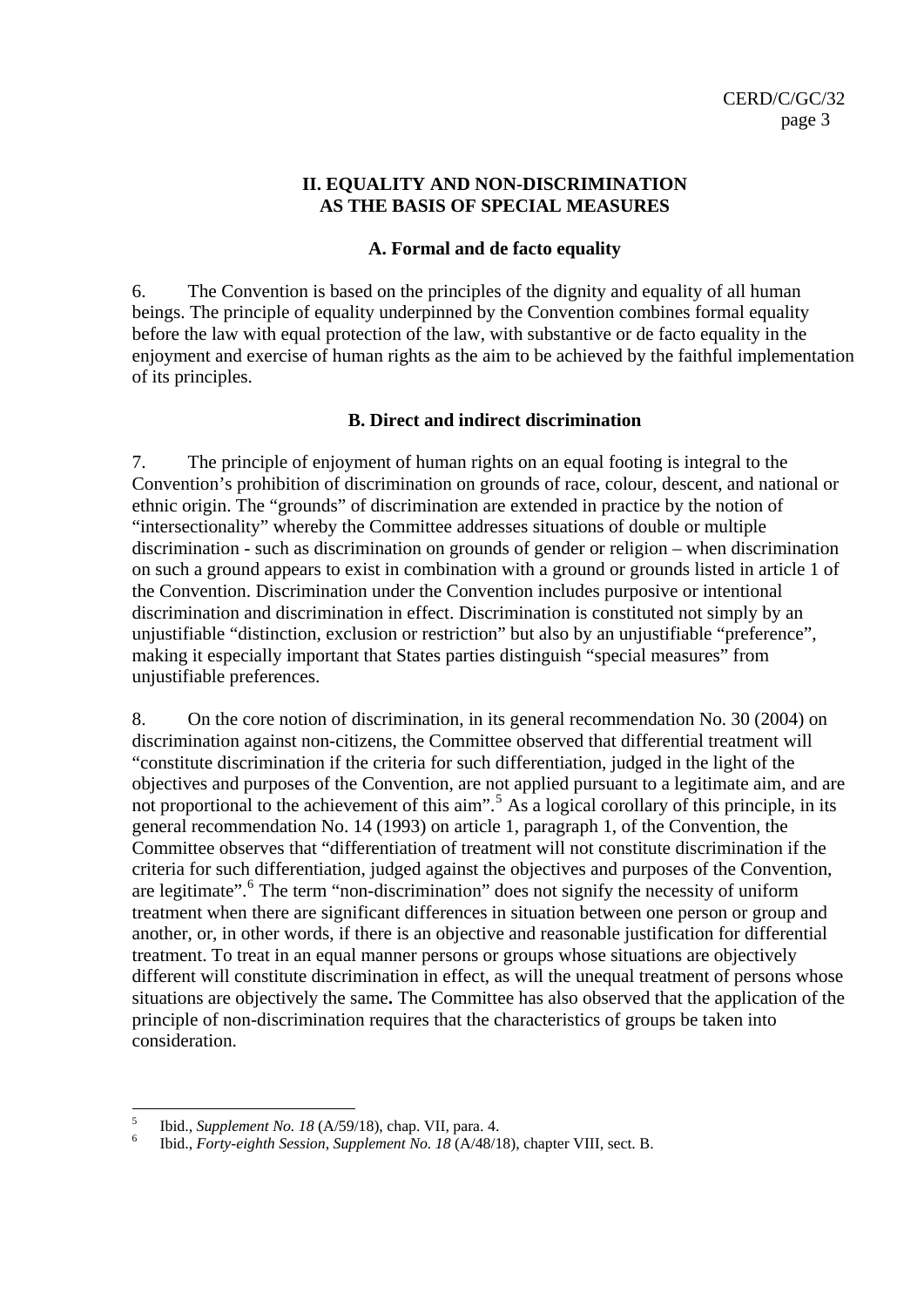### **C. Scope of the principle of non-discrimination**

9. The principle of non-discrimination, according to article 1, paragraph 1, of the Convention, protects the enjoyment on an equal footing of human rights and fundamental freedoms "in the political, economic, social, cultural or any other field of public life". The list of human rights to which the principle applies under the Convention is not closed and extends to any field of human rights regulated by the public authorities in the State party. The reference to public life does not limit the scope of the non-discrimination principle to acts of the public administration but should be read in the light of the provisions in the Convention mandating measures by States parties to address racial discrimination "by any persons, group or organization".<sup>[7](#page-3-0)</sup>

10. The concepts of equality and non-discrimination in the Convention, and the obligation on States parties to achieve the objectives of the Convention, are further elaborated and developed through the provisions in articles 1, paragraph 4, and 2, paragraph 2, regarding special measures.

### **III. THE CONCEPT OF SPECIAL MEASURES**

### **A. Objective of special measures: Advancing effective equality**

11. The concept of special measures is based on the principle that laws, policies and practices adopted and implemented in order to fulfil obligations under the Convention require supplementing, when circumstances warrant, by the adoption of temporary special measures designed to secure to disadvantaged groups the full and equal enjoyment of human rights and fundamental freedoms. Special measures are one component in the ensemble of provisions in the Convention dedicated to the objective of eliminating racial discrimination, the successful achievement of which will require the faithful implementation of all Convention provisions.

### **B. Autonomous meaning of special measures**

12. The terms "special measures" and "special and concrete measures" employed in the Convention may be regarded as functionally equivalent and have an autonomous meaning to be interpreted in the light of the Convention as a whole, which may differ from usage in particular States parties. The term "special measures" includes also measures that in some countries may be described as "affirmative measures", "affirmative action" or "positive action" in cases where they correspond to the provisions of articles 1, paragraph 4, and 2, paragraph 2, of the Convention, as explained in the following paragraphs. In line with the Convention, the present recommendation employs the terms "special measures" or "special and concrete measures" and encourages States parties to employ terminology that clearly demonstrates the relationship of their laws and practice to these concepts in the Convention. The term "positive discrimination" is, in the context of international human rights standards, a *contradictio in terminis* and should be avoided.

<span id="page-3-0"></span><sup>—&</sup>lt;br>7 Article 2, paragraph 1 (d); see also article 2, paragraph 1 (b).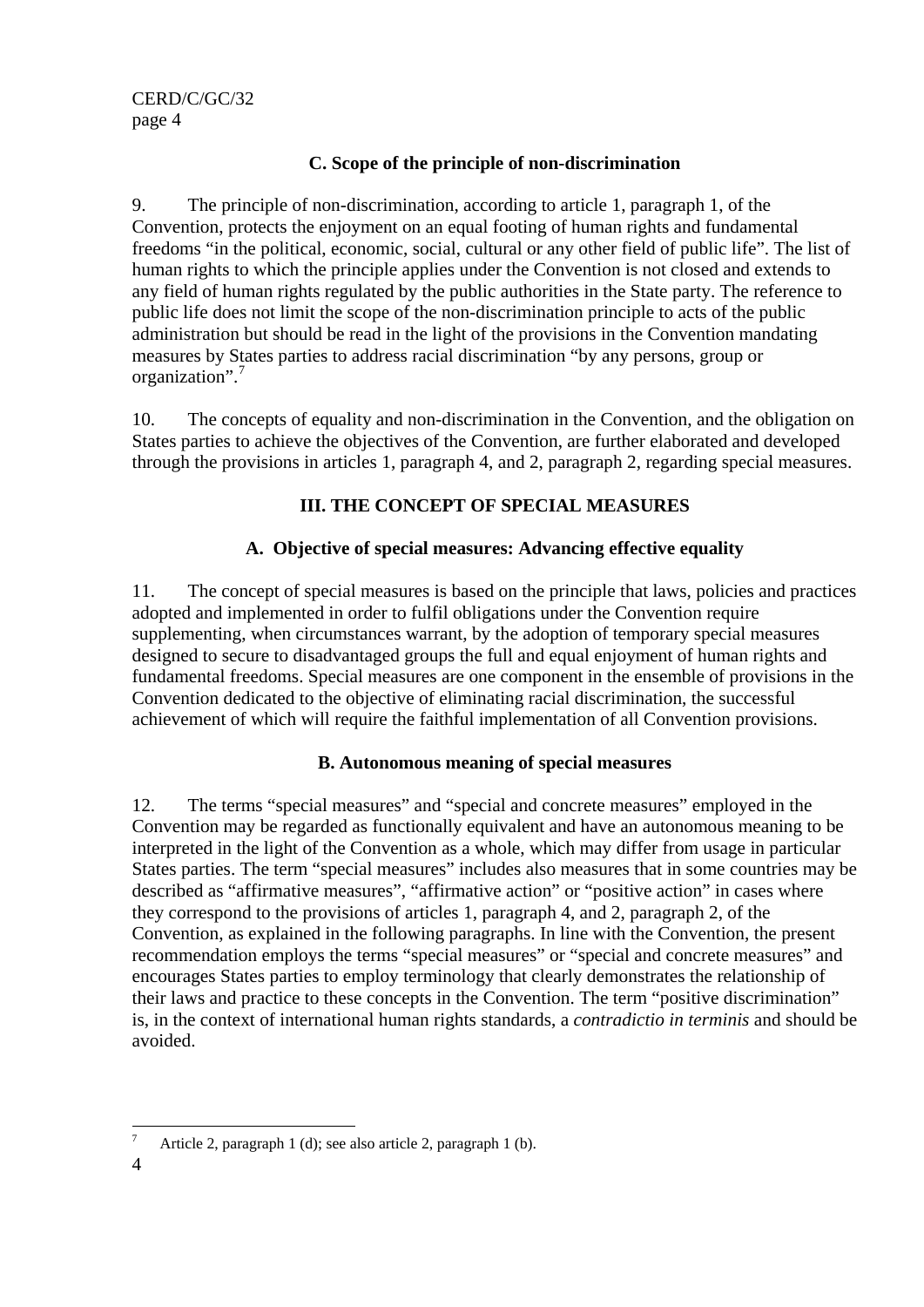13. "Measures" include the full span of legislative, executive, administrative, budgetary and regulatory instruments, at every level in the State apparatus, as well as plans, policies, programmes and preferential regimes in areas such as employment, housing, education, culture and participation in public life for disfavoured groups, devised and implemented on the basis of such instruments. States parties should include, as required in order to fulfil their obligations under the Convention, provisions on special measures in their legal systems, whether through general legislation or legislation directed to specific sectors in the light of the range of human rights referred to in article 5 of the Convention, and through plans, programmes and other policy initiatives referred to above at national, regional and local levels.

### **C. Special measures and other related notions**

14. The obligation to take special measures is distinct from the general positive obligation of States parties to the Convention to secure human rights and fundamental freedoms on a nondiscriminatory basis to persons and groups subject to their jurisdiction; this is a general obligation flowing from the provisions of the Convention as a whole and integral to all parts of the Convention.

15. Special measures should not be confused with specific rights pertaining to certain categories of person or community, such as, for example the rights of persons belonging to minorities to enjoy their own culture, profess and practise their own religion and use their own language, the rights of indigenous peoples, including rights to lands traditionally occupied by them, and rights of women to non-identical treatment with men, such as the provision of maternity leave, on account of biological differences from men.<sup>[8](#page-4-0)</sup> Such rights are permanent rights, recognized as such in human rights instruments, including those adopted in the context of the United Nations and its specialized agencies. States parties should carefully observe distinctions between special measures and permanent human rights in their law and practice. The distinction between special measures and permanent rights implies that those entitled to permanent rights may also enjoy the benefits of special measures.<sup>[9](#page-4-1)</sup>

### **D. Conditions for the adoption and implementation of special measures**

16. Special measures should be appropriate to the situation to be remedied, be legitimate, necessary in a democratic society, respect the principles of fairness and proportionality, and be temporary. The measures should be designed and implemented on the basis of need, grounded in a realistic appraisal of the current situation of the individuals and communities concerned.

17. Appraisals of the need for special measures should be carried out on the basis of accurate data, disaggregated by race, colour, descent and ethnic or national origin and incorporating a gender perspective, on the socio-economic and cultural<sup>10</sup> status and conditions of the various

1

<span id="page-4-0"></span><sup>8</sup> See Committee on the Elimination of Discrimination against Women, general recommendation 25 (note 4 above), paragraph 16.

<span id="page-4-1"></span><sup>9</sup> See for example paragraph 19 of general recommendation 25 of the Committee on the Elimination of Discrimination against Women (note 4 above), and paragraph 12 of the Recommendations of the Forum on Minority Issues on rights to education (A/HRC/10/11/Add.1).

<span id="page-4-2"></span>Article 2, paragraph 2, includes the term "cultural" as well as "social" and "economic".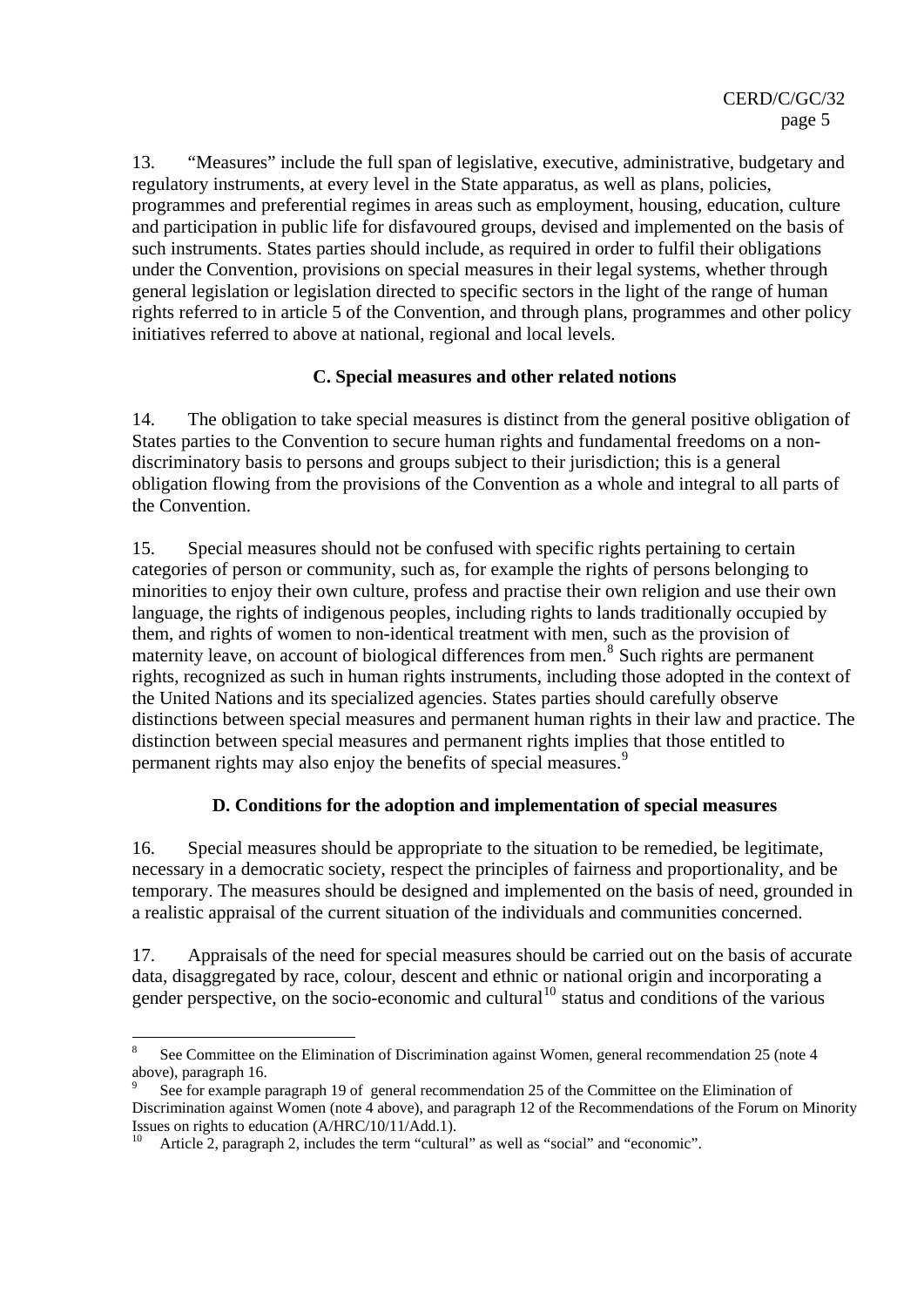CERD/C/GC/32 page 6

groups in the population and their participation in the social and economic development of the country.

18. States parties should ensure that special measures are designed and implemented on the basis of prior consultation with affected communities and the active participation of such communities.

### **IV. CONVENTION PROVISIONS ON SPECIAL MEASURES**

#### **A. Article 1, paragraph 4**

19. Article 1, paragraph 4, of the Convention stipulates that "special measures taken for the sole purpose of securing adequate advancement of certain racial or ethnic groups or individuals requiring such protection as may be necessary in order to ensure such groups or individuals equal enjoyment or exercise of human rights and fundamental freedoms shall not be deemed racial discrimination, provided, however, that such measures do not, as a consequence, lead to the maintenance of separate rights for different racial groups and that they shall not be continued after the objectives for which they were taken have been achieved".

20. By employing the phrase "**shall not be deemed racial discrimination**", article 1, paragraph 4, of the Convention makes it clear that special measures taken by States parties under the terms of the Convention do not constitute discrimination, a clarification reinforced by the *travaux préparatoires* of the Convention which record the drafting change from "should not be deemed racial discrimination" to "shall not be deemed racial discrimination". Accordingly, special measures are not an exception to the principle of non-discrimination but are integral to its meaning and essential to the Convention project of eliminating racial discrimination and advancing human dignity and effective equality.

21. In order to conform to the Convention, special measures do not amount to discrimination when taken for the "sole purpose**"** of ensuring equal enjoyment of human rights and fundamental freedoms. Such a motivation should be made apparent from the nature of the measures themselves, the arguments used by the authorities to justify the measures and the instruments designed to put the measures into effect. The reference to "sole purpose" limits the scope of acceptable motivations for special measures within the terms of the Convention.

22. The notion of "adequate advancement" in article 1, paragraph 4, implies goal-directed programmes which have the objective of alleviating and remedying disparities in the enjoyment of human rights and fundamental freedoms affecting particular groups and individuals, protecting them from discrimination. Such disparities include but are not confined to persistent or structural disparities and de facto inequalities resulting from the circumstances of history that continue to deny to vulnerable groups and individuals the advantages essential for the full development of the human personality. It is not necessary to prove "historic" discrimination in order to validate a programme of special measures; the emphasis should be placed on correcting present disparities and on preventing further imbalances from arising.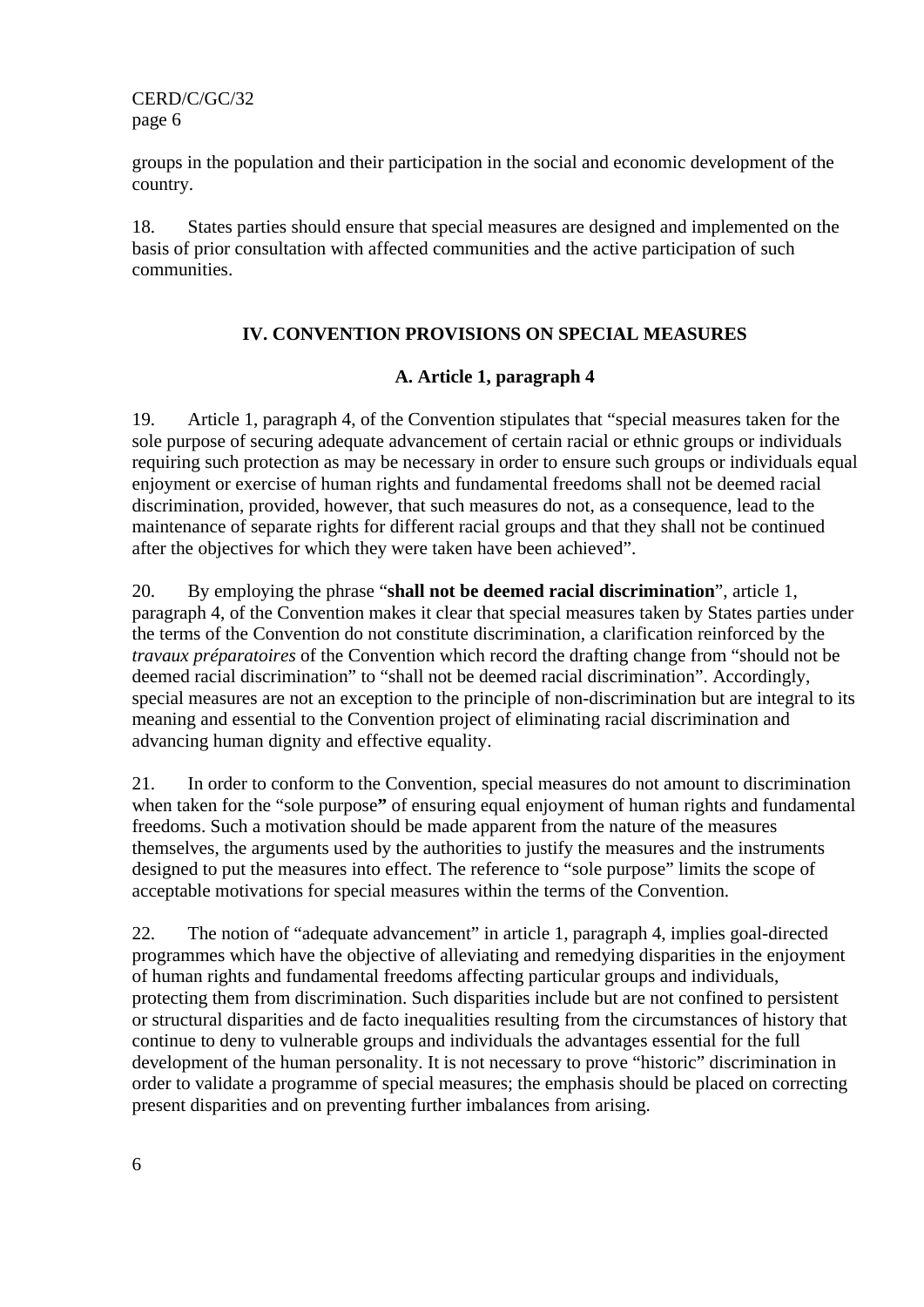23. The term "protection" in the same paragraph signifies protection from violations of human rights emanating from any source, including discriminatory activities of private persons, in order to ensure the equal enjoyment of human rights and fundamental freedoms. The term "protection" also indicates that special measures may have preventive (of human rights violations) as well as corrective functions.

24. Although the Convention designates "racial or ethnic groups or individuals requiring … protection**"** (article 1, paragraph 4), and "racial groups or individuals belonging to them" (article 2, paragraph 2), as the beneficiaries of special measures, the measures shall in principle be available to any group or person covered by article 1 of the Convention, as clearly indicated by the *travaux préparatoires* of the Convention, as well as by the practice of States parties and the relevant concluding observations of the Committee. $^{11}$  $^{11}$  $^{11}$ 

25. Article 1, paragraph 4, is expressed more broadly than article 2, paragraph 2, in that it refers to individuals "requiring … protection" without reference to ethnic group membership. The span of potential beneficiaries or addressees of special measures should however be understood in the light of the overall objective of the Convention as dedicated to the elimination of all forms of racial discrimination, with special measures as an essential tool, where appropriate, for the achievement of this objective.

26. Article 1, paragraph 4, provides for limitations on the employment of special measures by States parties. The first limitation is that the measures "should not lead to the maintenance of separate rights for different racial groups". This provision is narrowly drawn to refer to "racial groups" and calls to mind the practice of Apartheid referred to in article 3 of the Convention, which was imposed by the authorities of the State, and to practices of segregation referred to in that article and in the preamble to the Convention. The notion of inadmissible "separate rights" must be distinguished from rights accepted and recognized by the international community to secure the existence and identity of groups such as minorities, indigenous peoples and other categories of person whose rights are similarly accepted and recognized within the framework of universal human rights.

27. The second limitation on special measures is that "**they shall not be continued after the objectives for which they have been taken have been achieved**". This limitation on the operation of special measures is essentially functional and goal-related: the measures should cease to be applied when the objectives for which they were employed – the equality goals – have been sustainably achieved.<sup>[12](#page-6-1)</sup> The length of time permitted for the duration of the measures will vary in the light of their objectives, the means utilized to achieve them, and the results of their application. Special measures should, therefore, be carefully tailored to meet the particular needs of the groups or individuals concerned.

<span id="page-6-0"></span> $11$  $\frac{11}{12}$  See also paragraph 7 above.

<span id="page-6-1"></span><sup>12</sup> Committee on Economic, Social and Cultural Rights, general comment No. 20 (2009) on Non-Discrimination in Economic, Social and Cultural Rights, paragraph 9.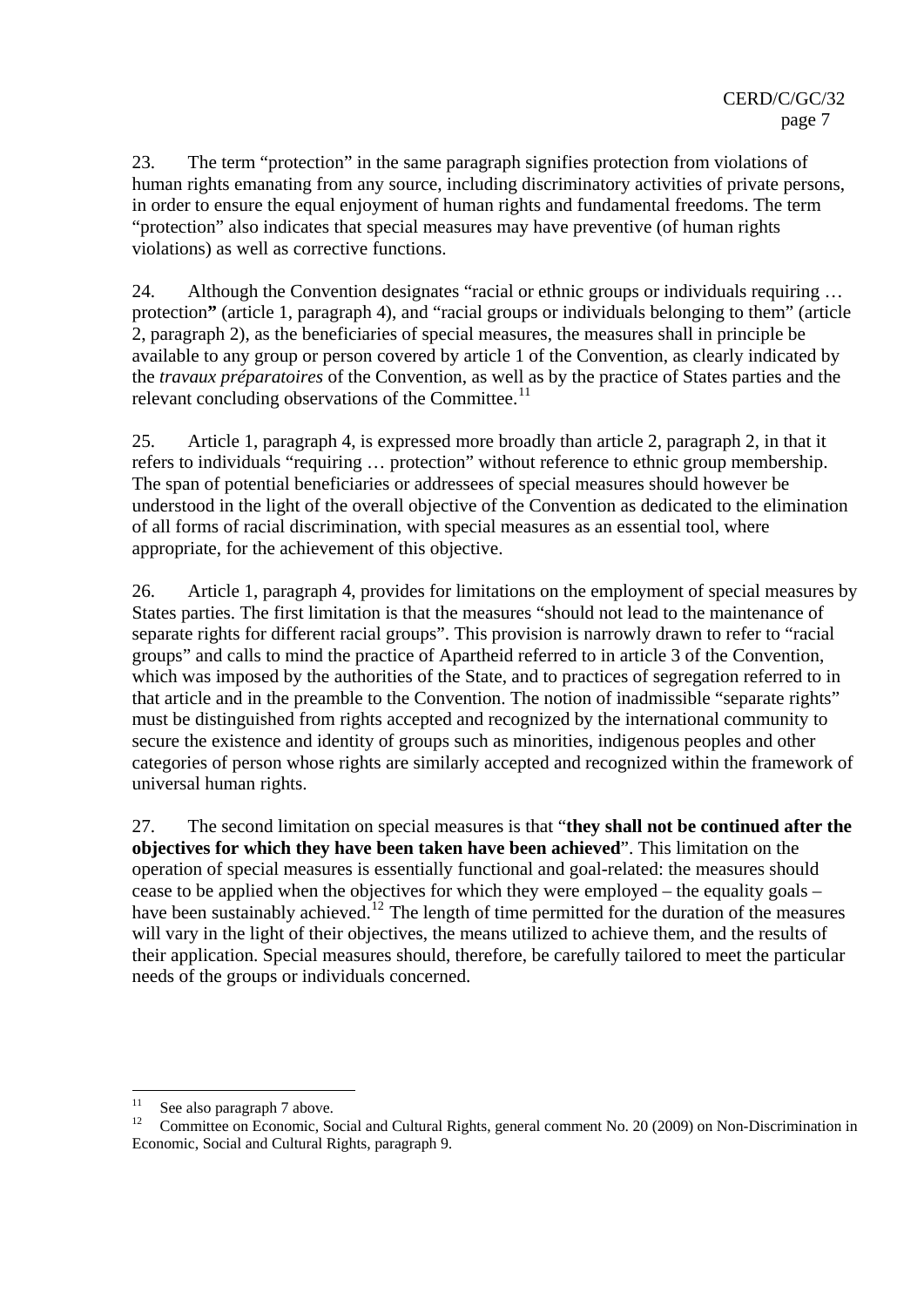### **B. Article 2, paragraph 2**

28. Article 2, paragraph 2, of the Convention stipulates that "States parties shall, when the circumstances so warrant, take, in the social, economic, cultural and other fields, special and concrete measures to ensure the adequate development and protection of certain racial groups or individuals belonging to them, for the purpose of guaranteeing them the full and equal enjoyment of human rights and fundamental freedoms. These measures shall in no case entail as a consequence the maintenance of unequal or separate rights for different racial groups after the objectives for which they were taken have been achieved".

29. Article 1, paragraph 4, of the Convention is essentially a clarification of the meaning of discrimination when applied to special measures. Article 2, paragraph 2, carries forward the special measures concept into the realm of obligations of States parties, along with the text of article 2 as a whole. Nuances of difference in the use of terms in the two paragraphs do not disturb their essential unity of concept and purpose.

30. The use in the paragraph of the verb "shall" in relation to taking special measures clearly indicates the mandatory nature of the obligation to take such measures. The mandatory nature of the obligation is not weakened by the addition of the phrase "when the circumstances so warrant**"**, a phrase that should be read as providing context for the application of the measures. The phrase has, in principle, an objective meaning in relation to the disparate enjoyment of human rights by persons and groups in the State party and the ensuing need to correct such imbalances.

31. The internal structure of States parties, whether unitary, federal or decentralized, does not affect their responsibility under the Convention, when resorting to special measures, to secure their application throughout the territory of the State. In federal or decentralized States, the federal authorities shall be internationally responsible for designing a framework for the consistent application of special measures in all parts of the State where such measures are necessary.

32. Whereas article 1, paragraph 4, of the Convention uses the term "special measures", article 2, paragraph 2, refers to "special and concrete measures". The *travaux préparatoires* of the Convention do not highlight any distinction between the terms and the Committee has generally employed both terms as synonymous.<sup>[13](#page-7-0)</sup> Bearing in mind the context of article 2 as a broad statement of obligations under the Convention, the terminology employed in article 2, paragraph 2, is appropriate to its context in focusing on the obligation of States parties to adopt measures tailored to fit the situations to be remedied and capable of achieving their objectives.

33. The reference in article 2, paragraph 2, regarding the objective of special measures to ensure "adequate development and protection" of groups and individuals may be compared with the use of the term "advancement" in article 1, paragraph 4. The terms of the Convention signify that special measures should clearly benefit groups and individuals in their enjoyment of human rights. The naming of fields of action in the paragraph – "social, economic, cultural and other

<span id="page-7-0"></span> $13\,$ 13 The United Nations Declaration on the Elimination of All Forms of Racial Discrimination referred, in article 2, paragraph 3, to 'special and concrete measures' (General Assembly resolution 1904 (XVIII)). See also paragraph 12 above.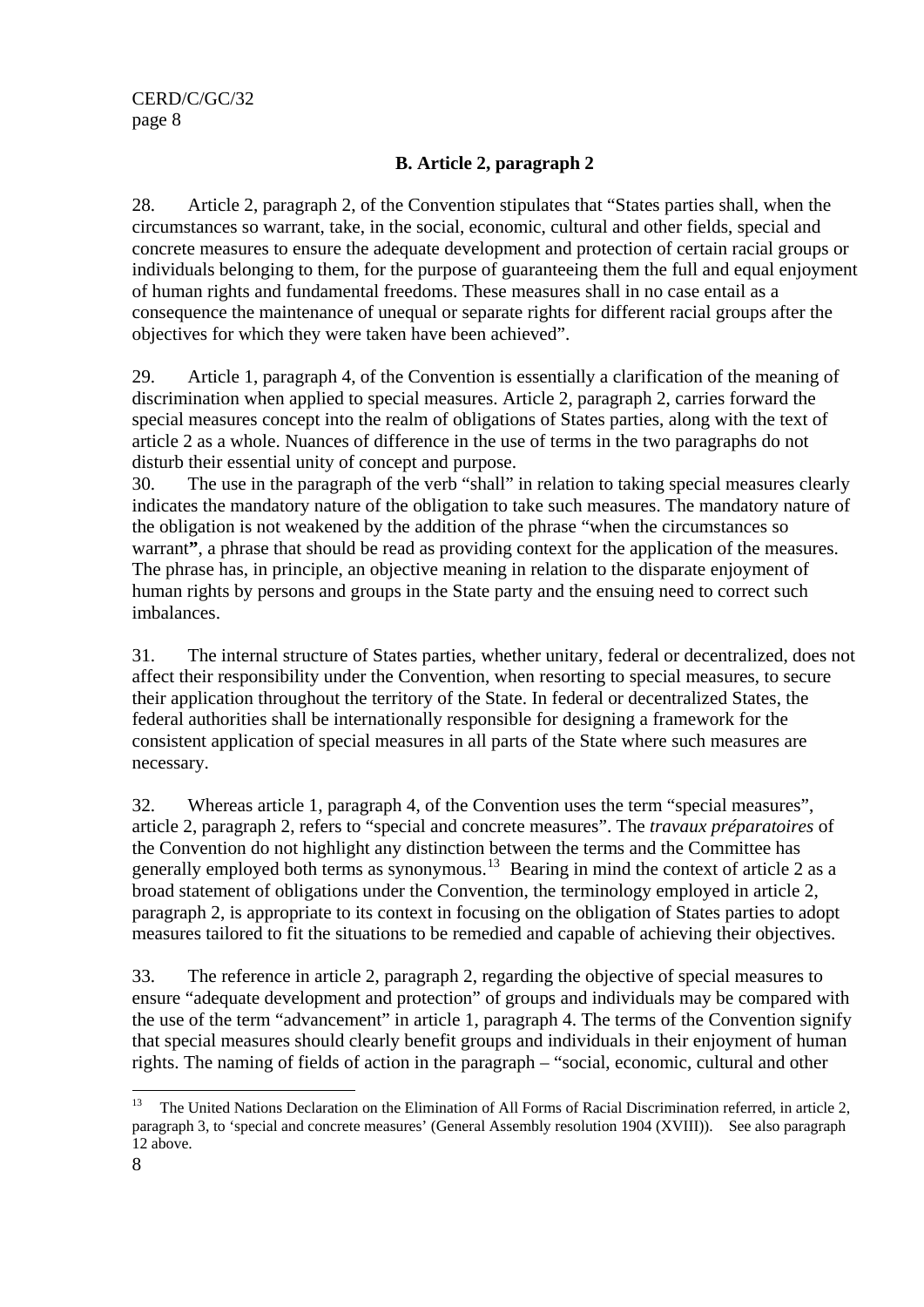fields" – does not describe a closed list. In principle, special measures can reach into all fields of human rights deprivation, including deprivation of the enjoyment of any human rights expressly or impliedly protected by article 5 of the Convention. In all cases, it is clear that the reference to limitations of "development" relates only to the situation or condition in which groups or individuals find themselves and is not a reflection on any individual or group characteristic.

34. Beneficiaries of special measures under article 2, paragraph 2, may be groups or individuals belonging to such groups. The advancement and protection of communities through special measures is a legitimate objective to be pursued in tandem with respect for the rights and interests of individuals. The identification of an individual as belonging to a group should be based on self-identification by the individual concerned, unless a justification exists to the contrary.

35. Provisions on the limitations of special measures in article 2, paragraph 2, are in essence the same, mutatis mutandis, as those expressed in article 1, paragraph 4. The requirement to limit the period for which the measures are taken implies the need, as in the design and initiation of the measures, for a continuing, system of monitoring their application and results using, as appropriate, quantitative and qualitative methods of appraisal. States parties should also carefully determine whether negative human rights consequences would arise for beneficiary communities consequent upon an abrupt withdrawal of special measures, especially if such have been established for a lengthy period of time.

### **V. RECOMMENDATIONS FOR THE PREPARATION OF REPORTS BY STATES PARTIES**

36. The present guidance on the content of reports confirms and amplifies the guidance provided to States parties in the Harmonized guidelines on reporting under the international human rights treaties, including guidelines on a common core document and treaty-specific documents (HRI/MC/2006/3) and the Guidelines for the CERD-specific document to be submitted by States parties under article 9, paragraph 1, of the Convention (CERD/C/2007/1).

37. Reports of States parties should describe special measures in relation to any articles of the Convention to which the measures are related. The reports of States parties should also provide information, as appropriate, on:

- The terminology applied to special measures as understood in the Convention
- The justifications for special measures, including relevant statistical and other data on the general situation of beneficiaries, a brief account of how the disparities to be remedied have arisen, and the results to be expected from the application of measures
- The intended beneficiaries of the measures
- The range of consultations undertaken towards the adoption of the measures including consultations with intended beneficiaries and with civil society generally
- The nature of the measures and how they promote the advancement, development and protection of groups and individuals concerned
- The fields of action or sectors where special measures have been adopted
- Where possible, the envisaged duration of the measures
- The institutions in the State responsible for implementing the measures